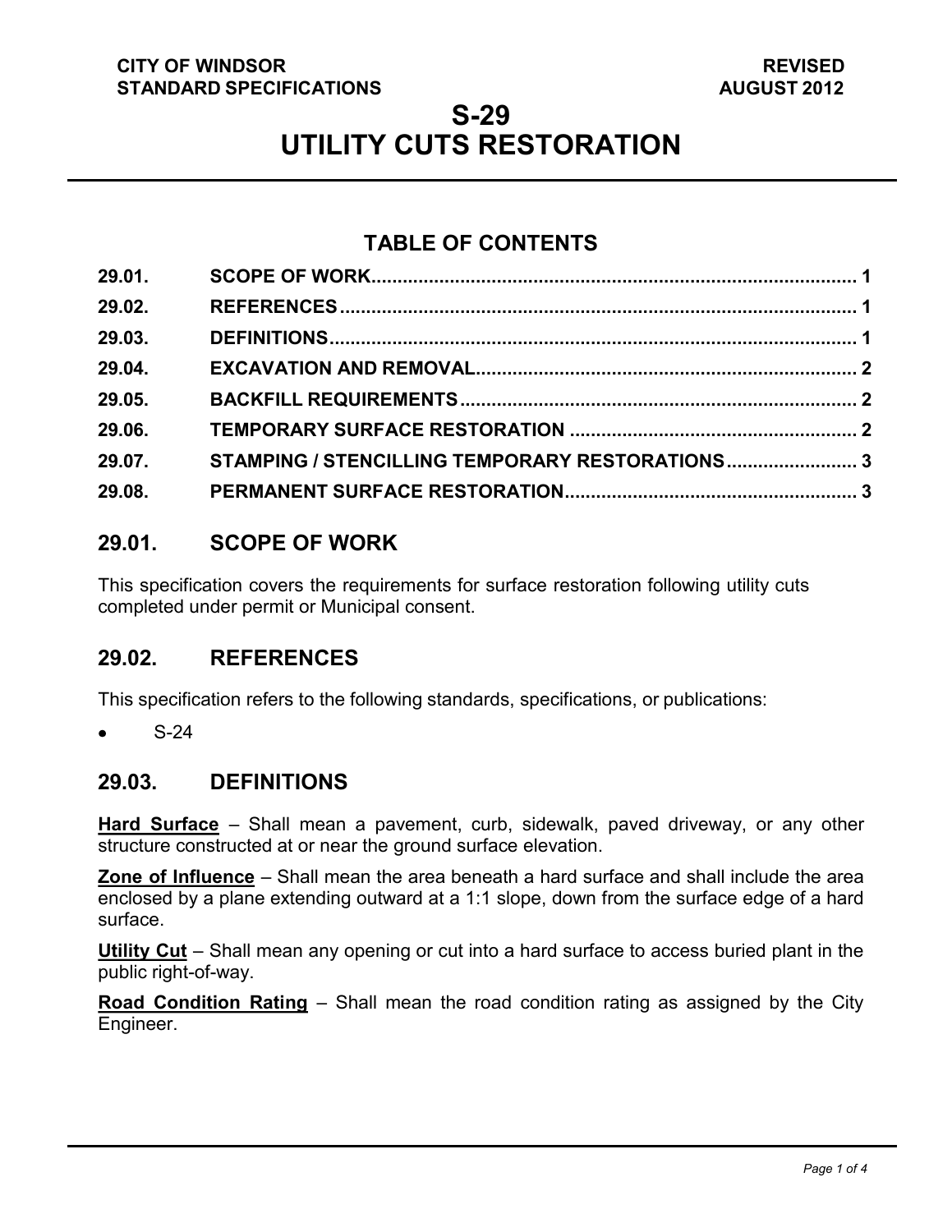#### **S-29 UTILITY CUTS RESTORATION**

### <span id="page-1-0"></span>**29.04. EXCAVATION AND REMOVAL**

Care shall be taken during excavation to limit damage to surrounding surfaces not to be removed and so that the adjacent pavements and/or services are not undermined. Shoring, bracing and sheeting shall be used where required to prevent undermining and for the protection of adjacent services.

All excavated / excess materials shall be removed from the site by the Contractor, prior to leaving the site.

### <span id="page-1-1"></span>**29.05. BACKFILL REQUIREMENTS**

Bedding and cover shall be to the satisfaction of the respective Utility Company for their infrastructure.

Within the zone of influence, unshrinkable fill (City Specification S-24) shall be required as backfill to the highest elevation of:

- 50mm below the surface elevation,
- 300mm below the surface of grassed or other landscaped areas,
- The upper limit of the zone of influence, where it intersects the nearest wall of the utility cut.

Unshrinkable fill shall be allowed a minimum of 24 hours curing time prior to the placement of surface materials. Plating shall be used where required to accommodate traffic during the curing period.

Compacted Granular "A" may be approved as backfill if it is placed in lifts not exceeding 300mm thick; is compacted to 100% Max.SPD by approved mechanical means; and the compaction level is verified through a written report completed by a Geotechnical Engineer for every utility cut.

Native backfill may be approved for areas outside of the zone of influence and must be properly placed and compacted to City specifications.

# <span id="page-1-2"></span>**29.06. TEMPORARY SURFACE RESTORATION**

Temporary hard surface restoration shall be either hot mix asphalt (HL-3) or cold mix asphalt, properly compacted to a minimum thickness of 50mm. The edges of the existing hard surface shall be tack coated to ensure adherence of the temporary asphalt.

In either case, the Contractor shall be responsible to maintain the temporary restoration until such time as the permanent restoration is completed.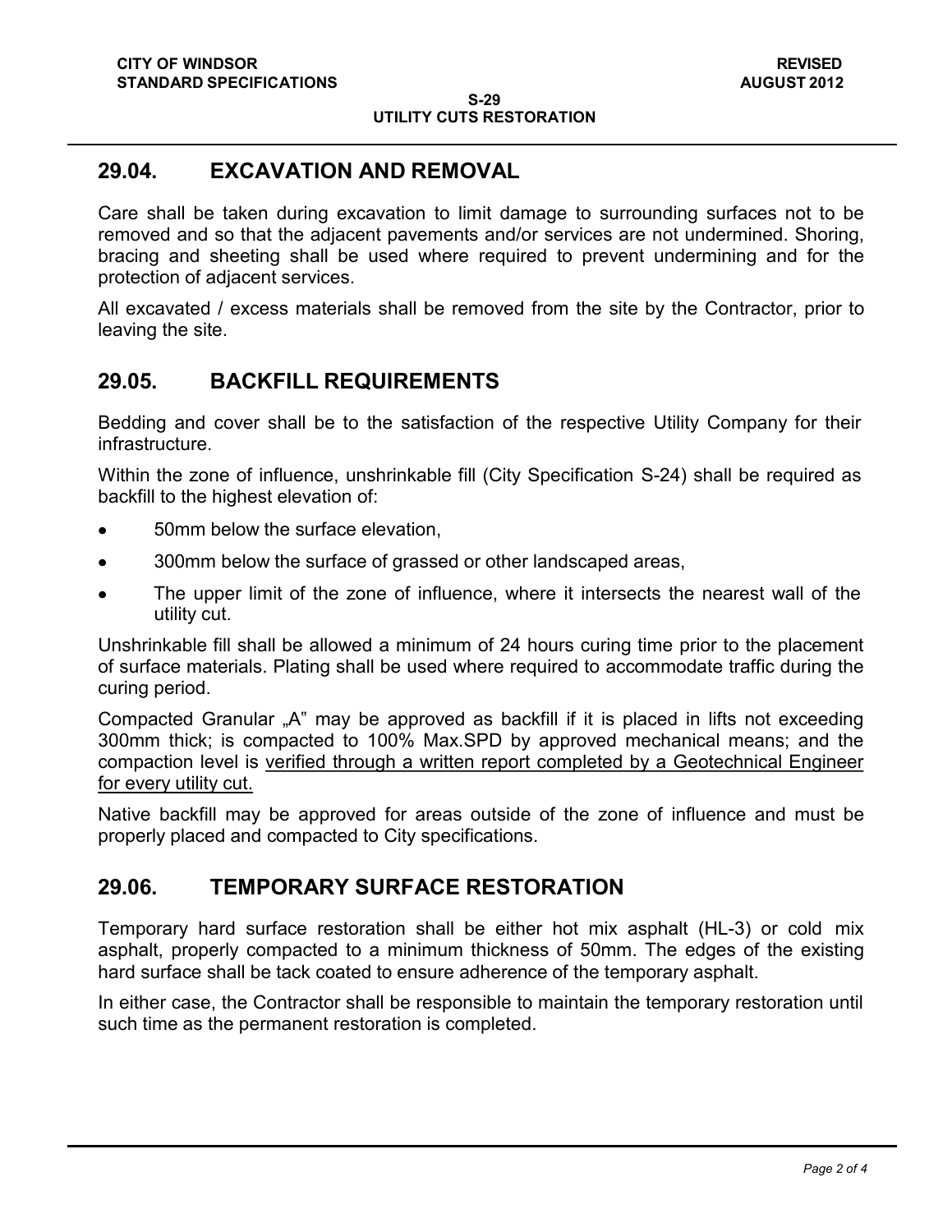#### **S-29 UTILITY CUTS RESTORATION**

### <span id="page-2-0"></span>**29.07. STAMPING / STENCILLING TEMPORARY RESTORATIONS**

A visible identifier directly adjacent to the temporary restoration shall be placed by the Utility responsible for the work (e.g. "Gas", "Water", "Hydro" etc). This will help to easily identify, in the field, the party responsible for the work and its inspection and maintenance until permanent restoration is undertaken.

### <span id="page-2-1"></span>**29.08. PERMANENT SURFACE RESTORATION**

Permanent restoration of all hard surfaces and adjacent boulevard / landscaped areas shall be completed by the City, and the cost borne by the Contractor. In the event that only the boulevard / landscaped areas are affected, the Contractor shall be responsible for restoring these areas to City specifications.

The Contractor / utility owner shall be required to enter into an agreement with the City for this restoration.

### **29.08.01 Restoration**

The following minimum restoration shall apply:

### **29.08.01(a) For Asphalt Pavement**

The minimum restoration area shall be the entire width of the lane, or lanes disturbed by the utility cut and shall be a minimum of 3.0m long, measured along the travel direction of the road. Where this area is greater than the actual utility cut, the additional pavement area shall be milled to a minimum depth of 100mm and completely removed, and repaved in conjunction with the utility cut.

For multiple utility cuts where the remaining pavement would be 1.0m or less between the edges of adjacent restoration limits, the remaining pavement between the utility cuts shall be either milled to a minimum depth of 100mm or completely removed, and repaved in conjunction with the utility cuts.

The depth of the restored pavement shall match the depth of the existing pavement.

#### **29.08.01(b) For Concrete Pavement:**

The minimum restoration shall be a full panel. The minimum panel dimension shall match the size of adjacent panels.

Where the edge of the excavation is within 300mm of the nearest existing joint, the adjacent panel shall also be removed and restored.

The depth of the new concrete pavement shall match the depth of the existing pavement and shall be tied in to the adjacent panels / curb as required to match the existing pavement structure.